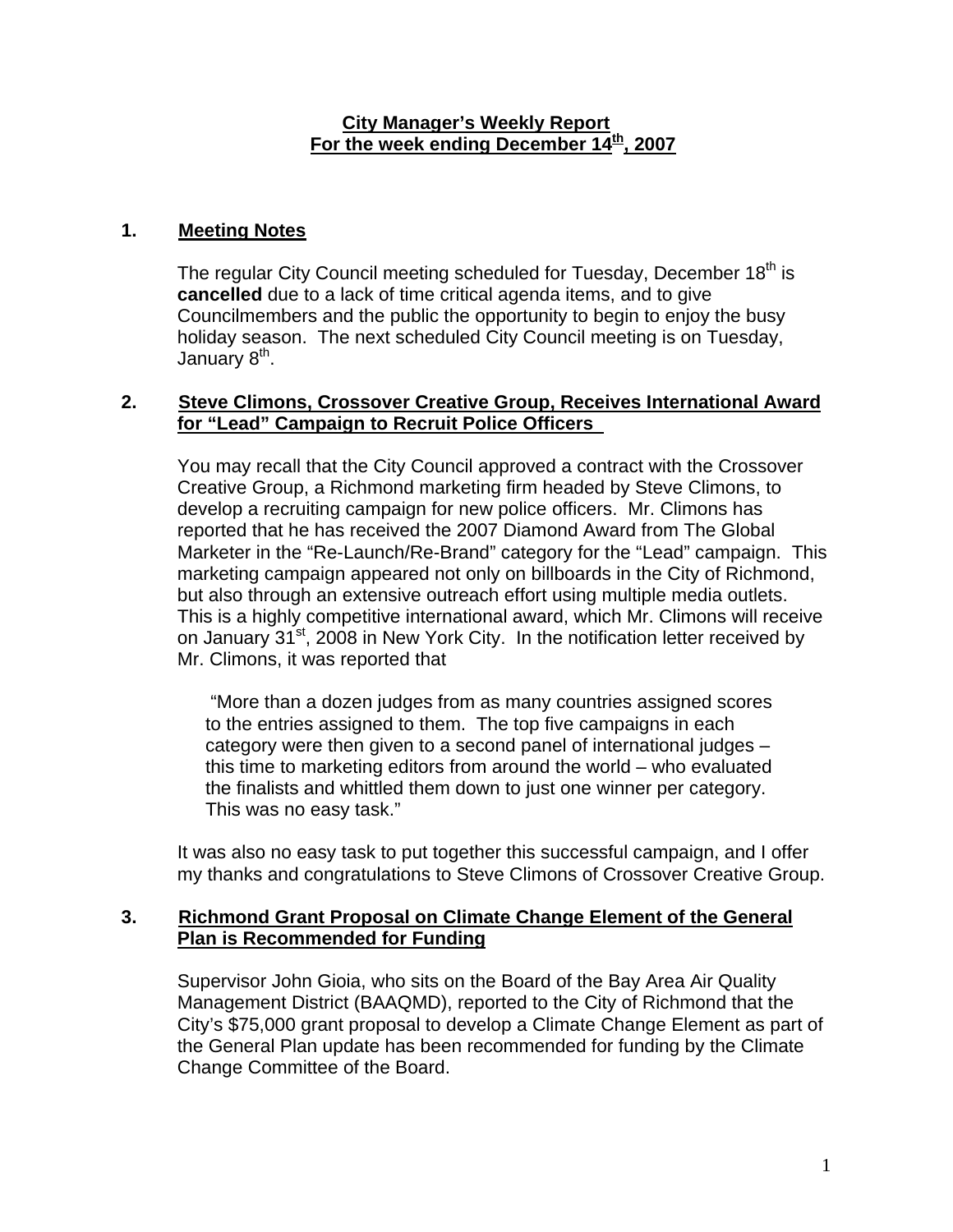### **4. Recent Special Events Hosted by the Recreation Department**

The Recreation Division has recently hosted the following successful events:

- The 1<sup>st</sup> annual Richmond Youth Chess Tournament was held at the Recreation Complex on Saturday, December 8. Over 20 youth participated in the tournament, which is expected to expand into a collaborative program with the Library, PAL, YMCA, Boys & Girls Club, and WCCUSD.
- The 55<sup>th</sup> Annual Snow Ball was held on Friday, December 7, at the Ford Craneway. 1,634 tickets were sold to teenagers for that event.
- On Saturday, December 8, the  $10^{th}$  Annual Senior Winter Ball was held, also at the Craneway, featuring the Junius Courtney Orchestra. 616 tickets were sold to that event.

A number of individuals, including staff within the Recreation Department and volunteers, worked very hard to see that these events were successful.

### **5. Workforce Development Training: "From Jails to Jobs"**

The Employment and Training Department continues to offer an excellent array of services. This week the Department offered a training class on working with ex-offenders, entitled "From Jails to Jobs," which was well attended by case managers and job developers from a number of agencies. The training covered:

- Models that have been used for ex-offender employment programs;
- Job search and job retention proven strategies;
- Common mindset of people coming off the correctional system;
- Resources related to ex-offenders and employment

# **6. Office of Neighborhood Safety (ONS) Activities**

The Office of Neighborhood Safety (ONS) continues to actively develop its Street Outreach strategy. ONS received several applications for the Street Outreach worker positions, and the first round of interviews for these positions will begin next week December 19<sup>th</sup> and 20<sup>th</sup>.

Interviews for selecting the ONS Advisory Committee have also begun and will continue throughout the month.

Key activities for the ONS this past week were:

• Convened meetings with Contra Costa Alcohol and Other Drugs Services (CCAODS) to begin to identify viable opportunities for addressing street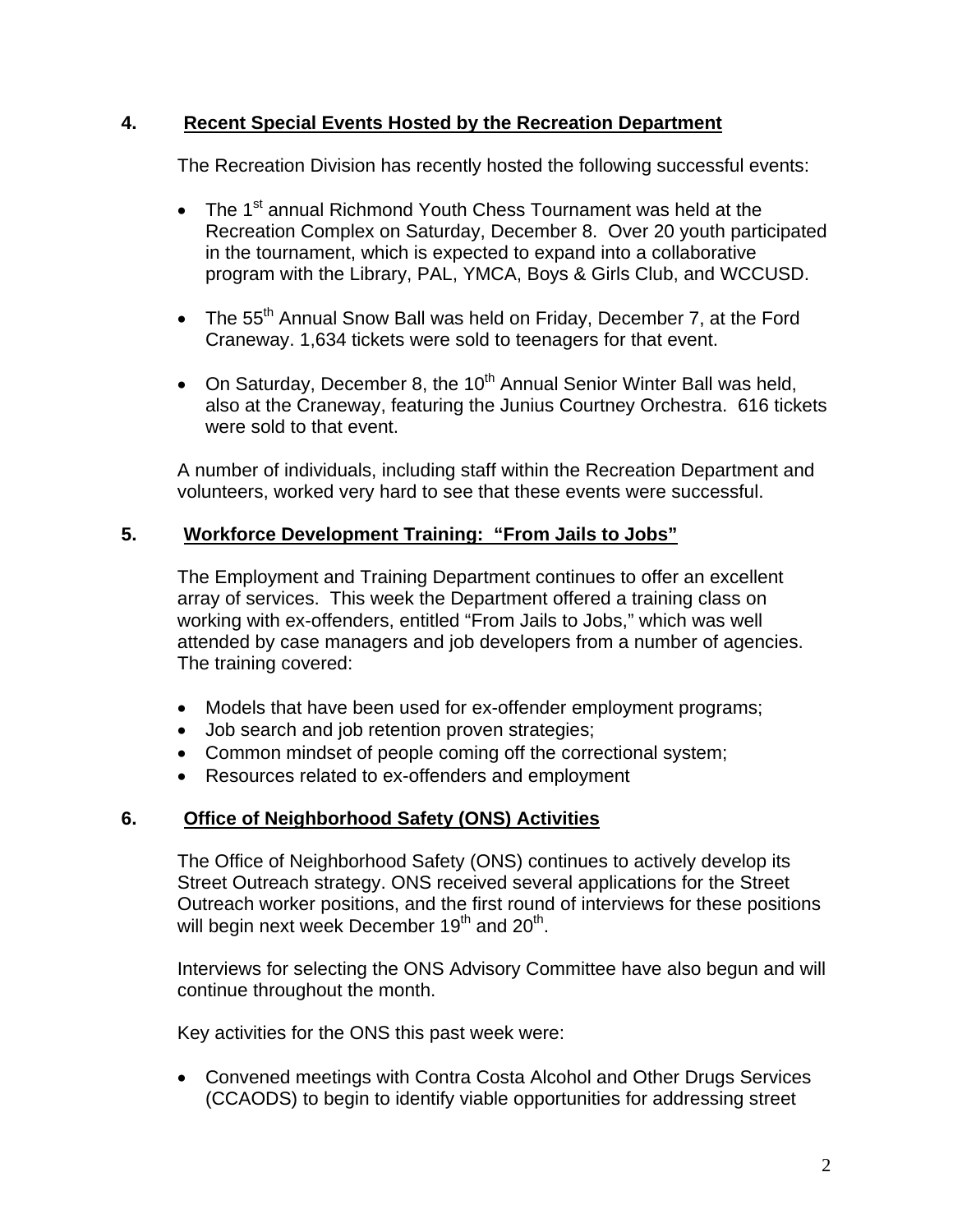violence in Richmond. ONS received direction on how the CCAODS can best support the efforts of the ONS.

- Convened meetings with the State of California Department of Corrections & Rehabilitation (CDCR) in an effort to create and sustain a coordinated and collective response to street violence and re-entry services for people returning to Richmond. ONS will participate in the Police and Corrections/Community Team (PACT) and begin to work with the Richmond Parole Unit to increase capacity on behalf of those paroling back to the City of Richmond.
- ONS serves as the Lead Agency for the "Richmond Community Wellness Collaborative" (RCWC) on behalf of the City's CalGRIP application to receive funds for gang reduction and intervention program services through the Governor's Office of Emergency Services. The partnership created by the RCWC brings together a dynamic mix of community based organizations and local government to address this critical need. Community based organizations representing this body of work include Neighborhood House of North Richmond, The Bay Area Peace Keepers, AMER-I-CAN, and Straight Talk on Prisons (STOP).
- Held meetings with various City legislators and service provider leaders to discuss the development and sustainability of citywide Street Outreach and Re-entry focused Employment Services.
- Briefed the Richmond Neighborhood Coordinating Council (RNCC) on the status, activities and priorities of the ONS.

We will continue to keep you informed of these activities.

# **7. Work on Mid-year Budget Review Initiated**

The Finance Department has begun work on the mid-year budget review, which will be presented to the City Council in February. Factors being evaluated include:

- The impact of the downturn in the local residential real estate market and its effect on development fees and property tax;
- The projected California budget deficit of roughly \$14 billion, which is significantly larger that the \$9.8 billion gap previously forecast by state budget analysts; and
- The growing weakness of the financial markets which necessitated the recent federal funds cut of a quarter percentage point and the now projected additional quarter point reduction in January.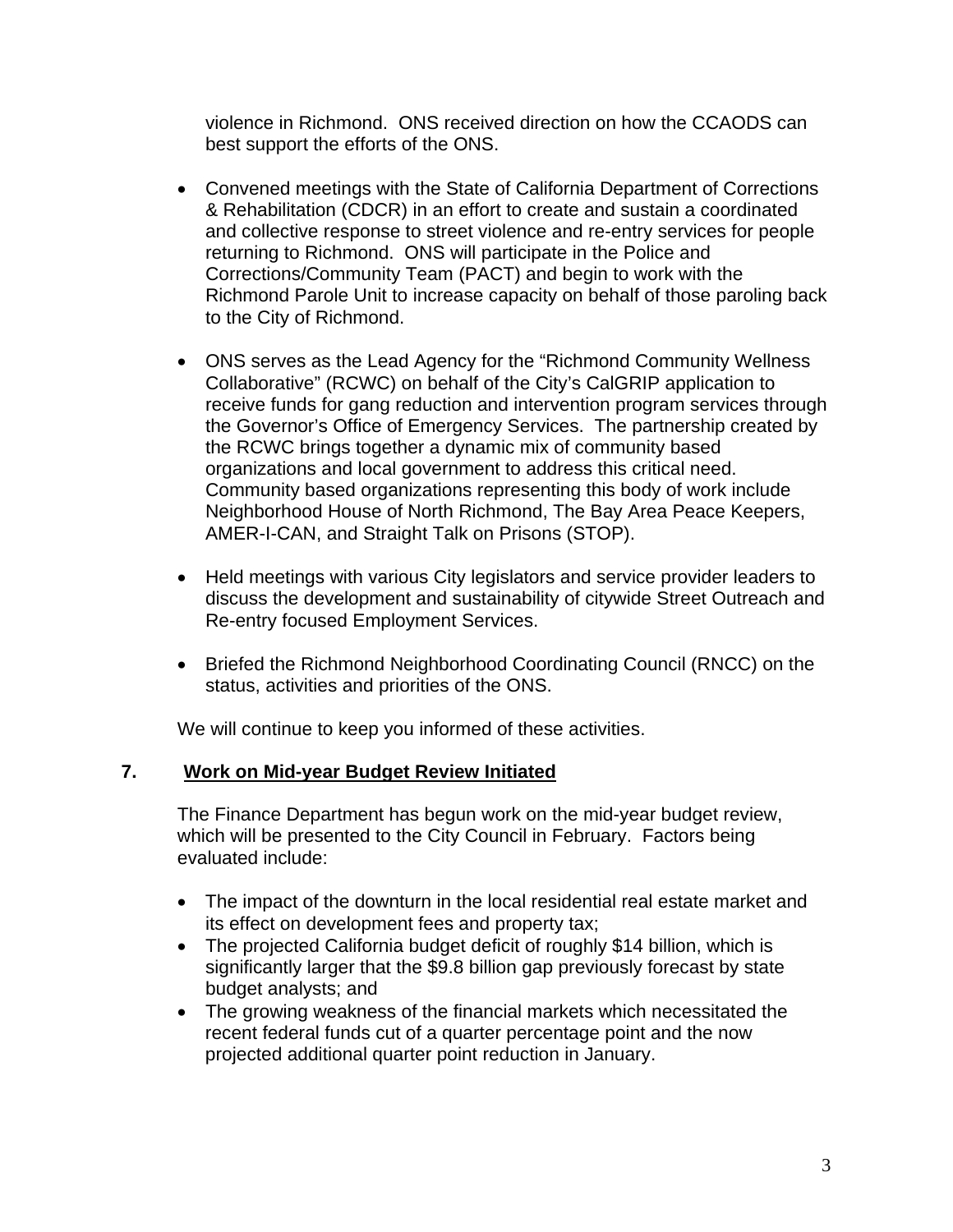Also, Budget Staff is reviewing all revenue and expenditure projections with actual expenditures and revenues as of January  $1<sup>st</sup>$ , 2008, and their impact on the adopted FY 2007 budget.

### **8. Expiration of Local Cable Franchise**

As of December 31, 2007, Comcast's franchise with the City to provide cable services expires. The City will no longer have a franchise agreement with Comcast for cable services. Instead, as a result of State legislature's passage of the Digital Infrastructure and Competition Act of 2006, Comcast will be seeking a franchise for the City of Richmond from the State of California. Since the City Council passed an ordinance last September, adding Chapter 2.35 to the Richmond Municipal Code, the state franchise will impose the same fees and costs on Comcast as existed in the expired local franchise among other things. This change should be seamless to Comcast subscribers. We will provide you a full analysis of any anticipated changes in the new year.

### **9. East Bay Regional Communication System Update**

As you recall, the City Council approved the City of Richmond's participation in the East Bay Regional Communication System (EBRCS), which will bring an interoperable, regional communication system into Contra Costa and Alameda Counties. The EBRCS Board of Directors met on Friday, December  $7<sup>th</sup>$ , with several action items discussed and approved:

- Two sub-committees were established, Finance and Operations. Interested Board Members were selected and assigned to each of these committees. Both committees will meet on a monthly basis.
- Bylaws for the EBRCS were approved.
- A resolution was adopted approving an agreement with Meyers, Nave, Riback, Silver & Wilson to provide legal services to the EBRCS.

The East Bay Regional Parks District has also joined the EBRCS as a Special District representative; however they will continue to maintain their low band radio system.

The EBCRS is continuing to actively pursue grant funds for this important project, and we will keep you informed as this progresses.

# **10. 2007 Charitable Giving Campaign**

This year's City of Richmond charitable giving campaign effort at the City of Richmond has once again been an outstanding success. Thanks to the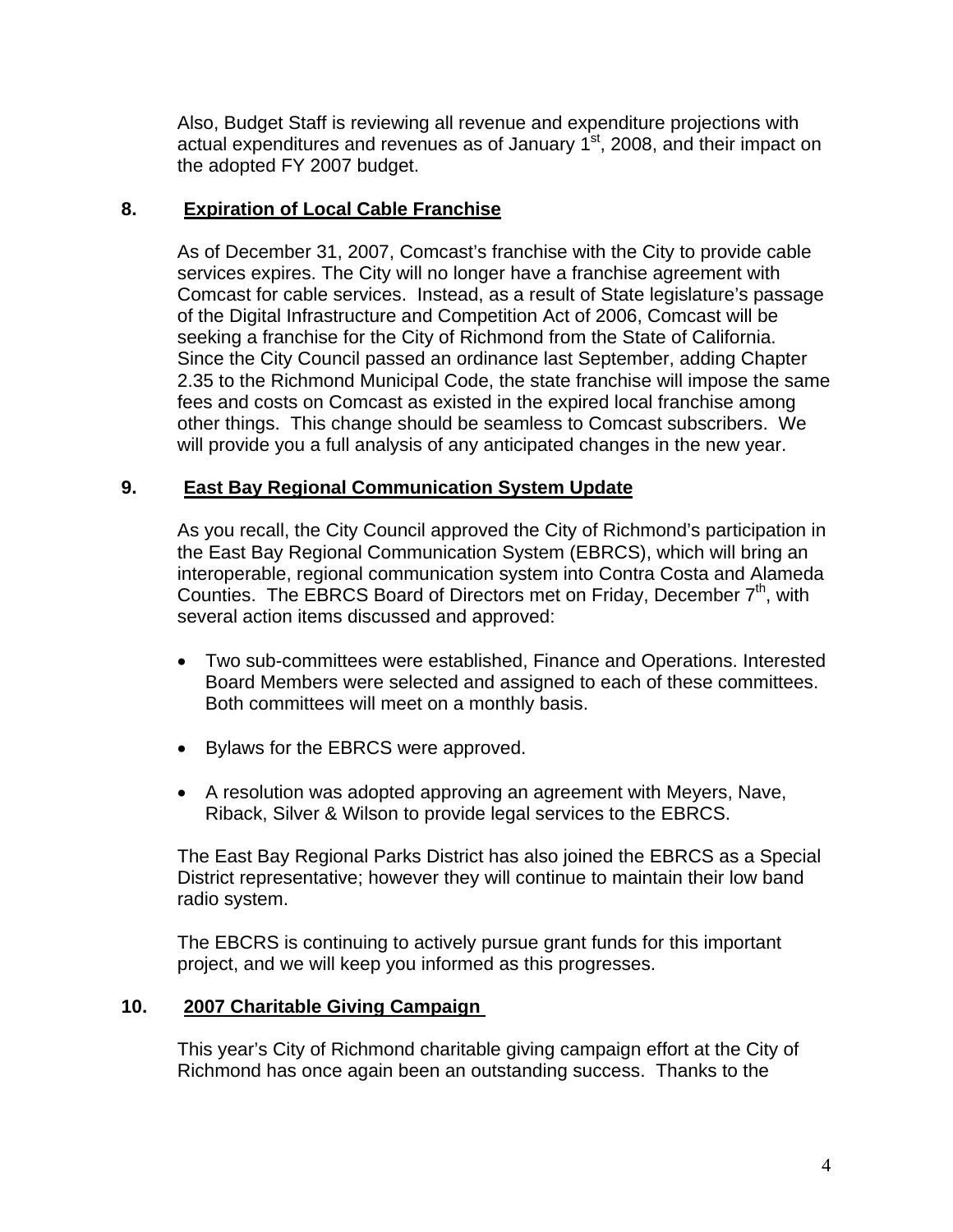generosity of City employees, staff pledged \$44,632.08 for the following organizations:

| Bay Area Black United Fund         | <b>Richmond Police Activities League</b>            |
|------------------------------------|-----------------------------------------------------|
| <b>Community Health Charities</b>  | <b>Richmond Youth Academy</b>                       |
| Earth Share of California          | United Way                                          |
| <b>Friends of Richmond Library</b> | <b>Richmond/El Cerrito Firefighters Toy Program</b> |
| <b>Local Independent Charities</b> | <b>Police Explorers</b>                             |

This amount was an increase of \$13,495.08 from last year's total contributions of \$31,137.00.

Special thanks to Finance Department staff member Theresa Austin who chaired the City-wide Campaign, and to each Department that participated in this program.

#### **11. Hiring of an Environmental Manager in the Engineering Department**

The Engineering Department has hired Jenny Oorbeck as its Environmental Manager. This is a newly created position, approved by the City Council as part of the FY 2007-08 budget, that will oversee the industrial pretreatment and storm water quality programs, prepare the annual reports that are submitted to the regulatory agencies, administer the City's regulatory permits and work on certain aspects of the Veolia Water contract. Ms. Oorbeck was previously the Program Manager and Acting Director for the Central Contra Costa Solid Waste Authority, where she was responsible for the waste diversion, recycling and green building programs. Her experience and expertise should be extremely beneficial as the City continues to improve its environmental programs.

#### **12. Web Site Statistics**

To understand how well our public outreach is working with the City's updated website, I asked IT Director Sue Hartman to provide a year-to-year comparison of site visits. Ms. Hartman provided the following comparison of September through November 2006 (green) versus 2007 (purple). Note that although the number of visits has increased since 2006, the average length of visit was on the average higher in 2006.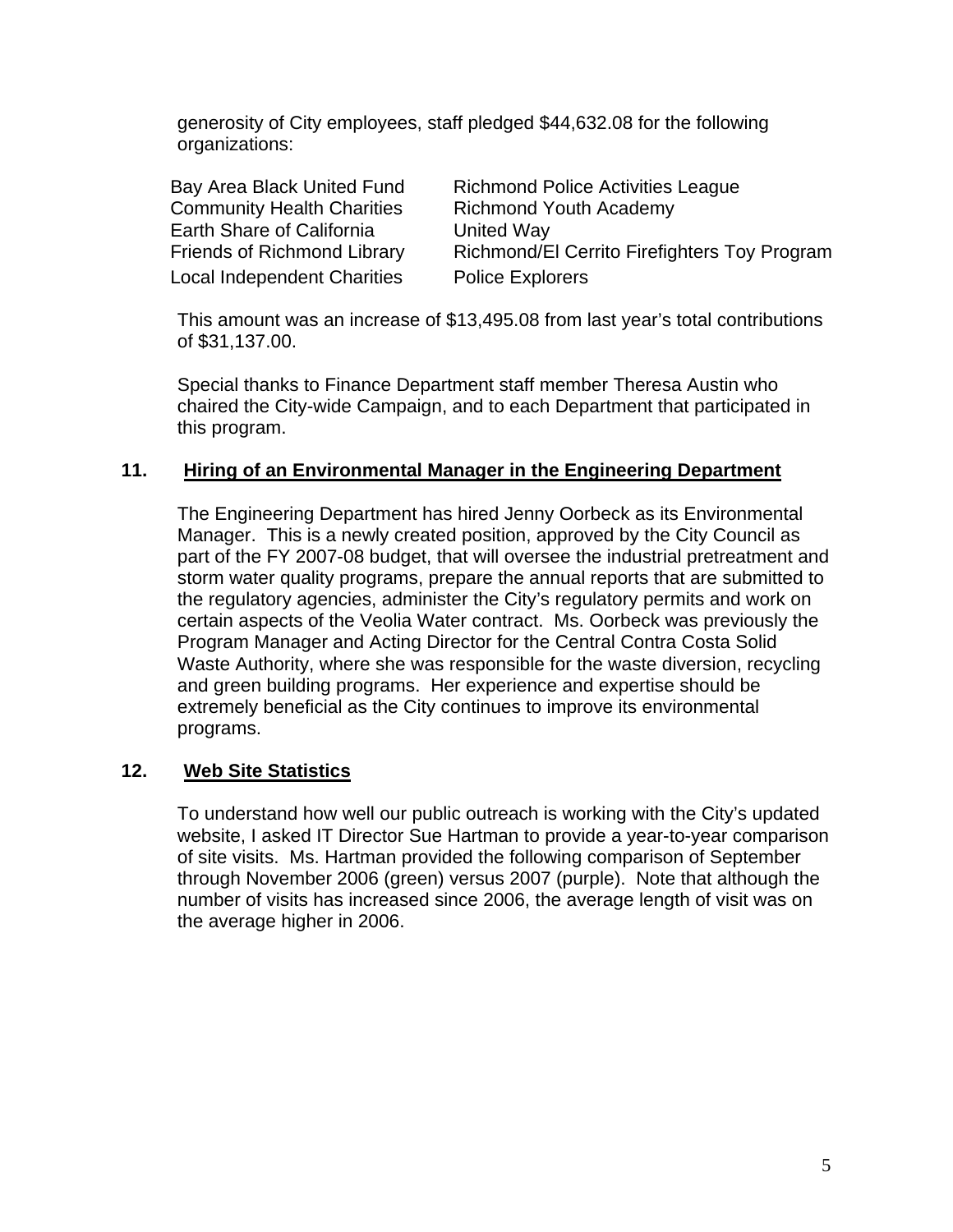

| <b>Visit Summary</b>                            |            |            |            |  |  |
|-------------------------------------------------|------------|------------|------------|--|--|
|                                                 | 09/01/2006 | 09/01/2007 |            |  |  |
| <b>Visits</b>                                   | 221,933    | 307,576    | $+38.59%$  |  |  |
| Average per Day                                 | 2.438      | 3.379      | $+38.60\%$ |  |  |
| Average Visit Length                            | 00:13:17   | 00:09:35   | $-27.85%$  |  |  |
| Median Visit Length                             | 00:02:11   | 00:01:46   | $-19.08%$  |  |  |
| <b>International Visits</b>                     | 5.31%      | 4.91%      | $-7.53\%$  |  |  |
| Visits of Unknown Origin                        | 0.09%      | 0.05%      | $-44.44%$  |  |  |
| Visits from Your Country:<br>United States (US) | 94.61%     | 95.04%     | $+0.45%$   |  |  |



Ms. Hartman also provided the following daily comparison of November 2006 (green) versus 2007 (purple). Note that, although the number of visits has increased since 2006, the average length of visit was on the average higher in 2006.



| <b>Visit Summary</b> |                       |                       |  |
|----------------------|-----------------------|-----------------------|--|
|                      | <b>Monthly Report</b> | <b>Monthly Report</b> |  |
|                      | November 2006         | November 2007         |  |